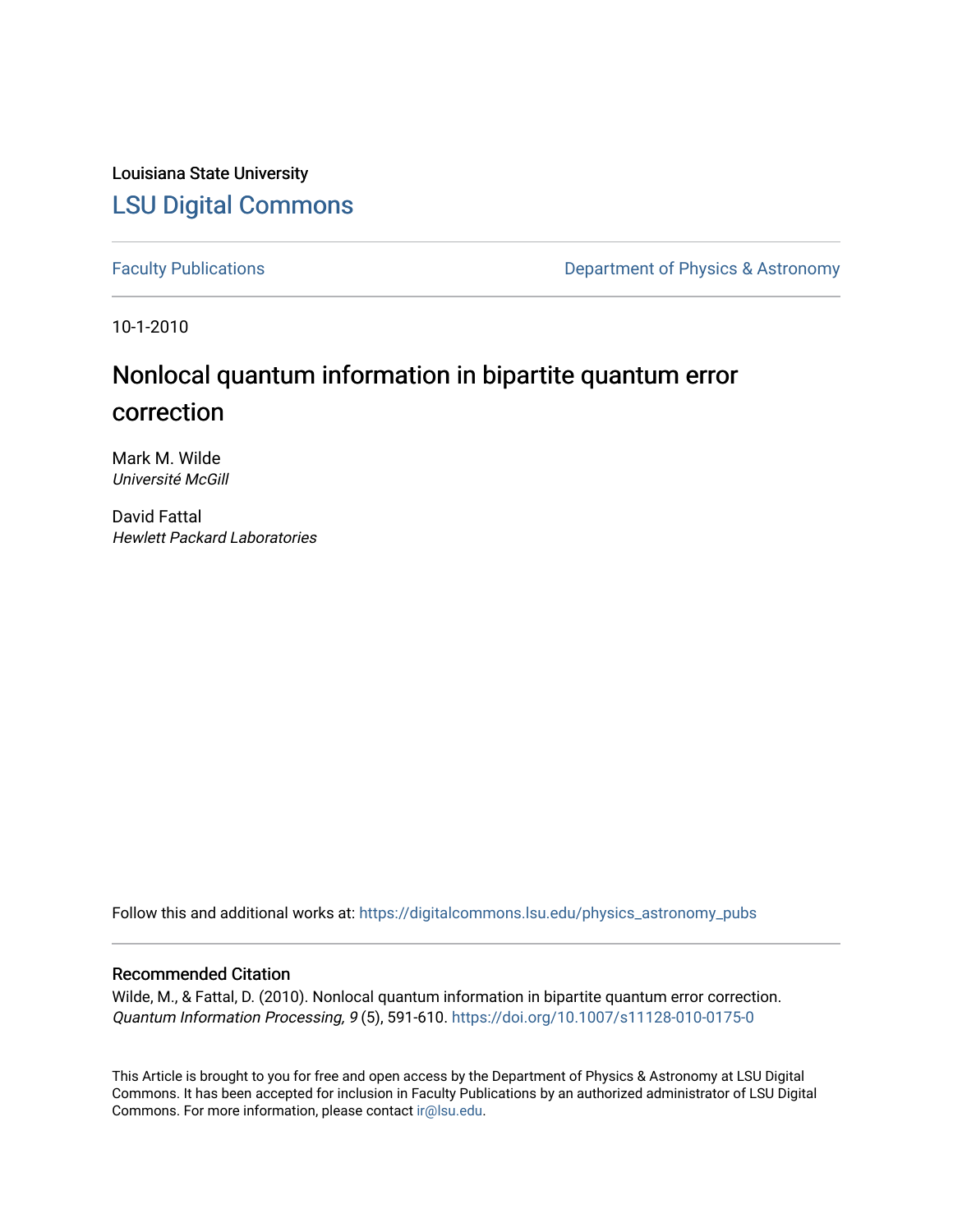## Nonlocal quantum information in bipartite quantum error correction

Mark M. Wilde · David Fattal

Received: November 2, 2018/ Accepted:

Abstract We show how to convert an arbitrary stabilizer code into a bipartite quantum code. A bipartite quantum code is one that involves two senders and one receiver. The two senders exploit both nonlocal and local quantum resources to encode quantum information with local encoding circuits. They transmit their encoded quantum data to a single receiver who then decodes the transmitted quantum information. The nonlocal resources in a bipartite code are ebits and nonlocal information qubits and the local resources are ancillas and local information qubits. The technique of bipartite quantum error correction is useful in both the quantum communication scenario described above and in fault-tolerant quantum computation. It has application in fault-tolerant quantum computation because we can prepare nonlocal resources offline and exploit local encoding circuits. In particular, we derive an encoding circuit for a bipartite version of the Steane code that is local and additionally requires only nearest-neighbor interactions. We have simulated this encoding in the CNOT extended rectangle with a publicly available fault-tolerant simulation software. The result is that there is an improvement in the "pseudothreshold" with respect to the baseline Steane code, under the assumption that quantum memory errors occur less frequently than quantum gate errors.

PACS 03.67.-a · 03.67.Pp

### 1 Introduction

Quantum error correction is the theory upon which future quantum computation and quantum communication devices will depend for reliable operation [\[43,](#page-14-0) [24,](#page-13-0) [8,](#page-13-1) [23\]](#page-13-2). This theory is the formal "quantization" of the classical error correction theory [\[37\]](#page-14-1) and borrows several fundamental concepts from the classical theory, such as digitization, redundancy, and measurement of errors. Though, the way in which these concepts manifest in quantum error correction is different from the way that they manifest in classical error correction.

The exploitation of several different forms of "quantum redundancy" [\[9\]](#page-13-3) has been a crucial component of progress [\[43,](#page-14-0) [35,](#page-14-2) [4,](#page-13-4) [2,](#page-13-5) [41,](#page-14-3) [7,](#page-13-6) [6,](#page-13-7) [34,](#page-14-4) [52\]](#page-14-5) in the theory of quantum error correction. First, Shor realized that we can obtain the quantum redundancy necessary for a quantum error-correcting code by entangling information qubits with extra "ancilla" qubits [\[43\]](#page-14-0). Here, the ancilla qubits play the role of the resource for quantum redundancy. Ten years later, Kribs et al. realized that a noisy qubit, a so-called gauge qubit, is useful for quantum redundancy and formulated the theory of operator quantum error correction (also known as subsystem quantum error correction) [\[35\]](#page-14-2). Other researchers then showed that quantum codes with gauge qubits improve the noise threshold for reliable fault-tolerant quantum computation [\[4,](#page-13-4) [2,](#page-13-5) [41\]](#page-14-3). Shortly after the Kribs et al. result, Brun et al. realized that an ebit, a bipartite maximally entangled Bell state shared between a sender and receiver, is useful for quantum redundancy, and they formulated the

M.M.W. acknowledges support from the MDEIE (Québec) PSR-SIIRI international collaboration grant.

Mark M. Wilde is a postdoctoral fellow with the School of Computer Science, McGill University, Montreal, Quebec, Canada H3A 2A7 E-mail: mark.wilde@mcgill.ca · David Fattal is with the Information and Quantum Systems Laboratory, Hewlett-Packard Laboratories, 1501 Page Mill Road, MS 1123, Palo Alto, California, 94304-1100, USA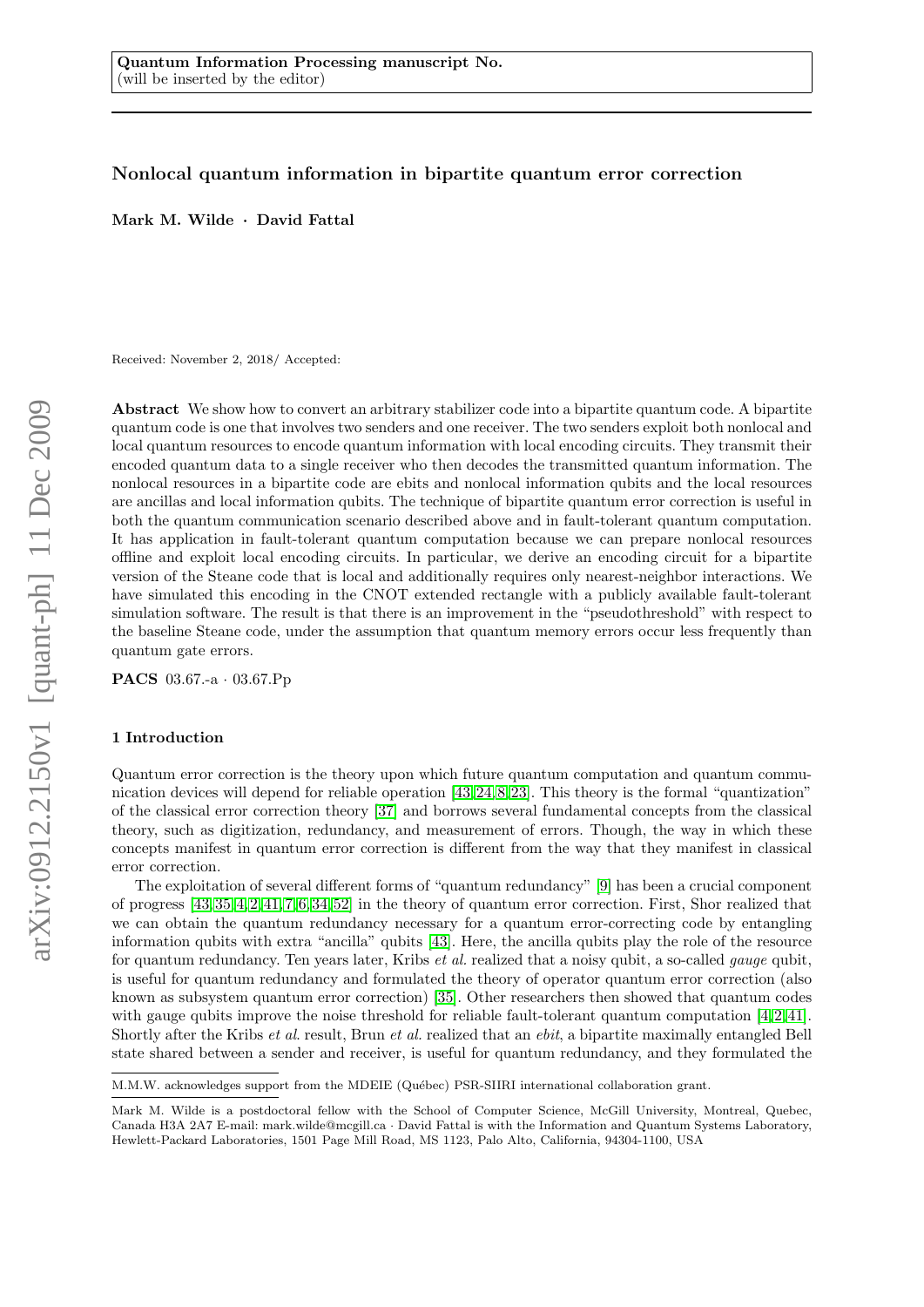theory of entanglement-assisted quantum error correction [\[7,](#page-13-6) [6\]](#page-13-7). Kremsky et al. followed by showing how ancillas and ebits are useful for the simultaneous transmission of classical and quantum information and formulated the classically-enhanced theory of quantum error correction [\[34,](#page-14-4) [52\]](#page-14-5). These latter two theories of quantum error correction emerged from advances in quantum Shannon theory, in particular, from the father protocol [\[16,](#page-13-8) [15\]](#page-13-9) and the classically-enhanced quantum communication protocol [\[17\]](#page-13-10), respectively.

In this paper, we develop a version of the stabilizer formalism for quantum error correction that we name the *bipartite stabilizer formalism*.<sup>[1](#page-2-0)</sup> A bipartite quantum error-correcting code is useful in a quantum communication scenario in which two senders encode quantum information by exploiting nonlocal resources that they share. They both then transmit this encoded quantum information to a single receiver who decodes the transmitted information.

We also introduce a new form of quantum redundancy to the theory of quantum error correction: a nonlocal information qubit. The standard form of a nonlocal information qubit is as follows:

$$
|\varphi\rangle^{AB} \equiv \alpha |00\rangle^{AB} + \beta |11\rangle^{AB},
$$

where the coefficients  $\alpha$  and  $\beta$  are arbitrary complex coefficients such that  $|\alpha|^2 + |\beta|^2 = 1$  and the superscripts indicate that one party, Alice, possesses the first qubit and another party, Bob, possesses the second qubit. We discuss this resource in more detail later, but suffice it for now to say that its power stands somewhere in between an information qubit (or logical qubit) and an ebit. In this sense, it is perhaps most similar to a coherent bit channel [\[28,](#page-14-6) [54,](#page-14-7) [53\]](#page-14-8). Nonlocal information qubits may arise naturally in the setting of quantum network protocols [\[36,](#page-14-9)33] or distributed quantum computation [\[27,](#page-14-11) [10,](#page-13-11) [21,](#page-13-12) [20,](#page-13-13) [39\]](#page-14-12). In the sections of this paper on quantum communication, we simply assume that two senders have such a resource available, perhaps distributed to them from some "source" party, and the senders would like to exploit it for quantum communication purposes.

We also show how an example of a bipartite quantum code, a variant of the Steane code, can lead to increased performance in fault-tolerant quantum computation (under certain assumptions) [\[44,](#page-14-13) [3,](#page-13-14) [23\]](#page-13-2). The increased performance occurs for this code because its encoding circuit is localized and has fewer error locations than the encoding circuit for the baseline Steane code. Additionally, the code retains the error-correcting properties of the stabilizer code from which it is derived, ensuring the ability to correct errors on all qubits (similar to the example in Ref. [\[42\]](#page-14-14)). In particular, we present a version of the Steane code [\[40\]](#page-14-15) that requires only nearest neighbor interactions among four qubits for its encoding, assuming that the seven-qubit quantum register is initialized with three ebits and one information qubit. Simulations then demonstrate that this version of the Steane code outperforms the baseline Steane code, under the assumption that quantum memory errors occur less frequently than quantum gate errors.

The present work represents an extension of the entanglement-assisted stabilizer formalism. We exploit recent ideas from the structure of entanglement-assisted quantum codes [\[50,](#page-14-16) [48\]](#page-14-17) and entanglement measures of stabilizer states [\[22\]](#page-13-15) to construct our bipartite quantum codes. We motivate new ideas for research pursuits in network quantum Shannon theory [\[57\]](#page-14-18), specifically related to the multiple access quantum channel [\[57,](#page-14-18) [56,](#page-14-19) [1,](#page-13-16) [32,](#page-14-20) [59,](#page-14-21) [31\]](#page-14-22).

The next section of this paper develops the resource of a nonlocal information qubit. Section [3](#page-5-0) shows how to construct a two-sender one-receiver quantum code from any stabilizer code, under the assumption that the two senders possess ebits and nonlocal information qubits. That section also includes an example of this type of code. We then present our fault-tolerant quantum computation simulation results for the performance of the CNOT extended rectangle [\[3\]](#page-13-14) using a bipartite variation of the Steane code [\[40\]](#page-14-15). We finally conclude with some open questions for investigation.

## 2 Nonlocal Quantum Information

#### <span id="page-2-2"></span>2.1 Nonlocal Information Qubits

A nonlocal information qubit is the following state of two spatially separated qubits:

<span id="page-2-1"></span>
$$
|\varphi\rangle^{AB} \equiv \alpha |00\rangle^{AB} + \beta |11\rangle^{AB}, \qquad (1)
$$

<span id="page-2-0"></span><sup>1</sup> Information theorists would typically denote such a scenario as a "multiple access coding" scenario [\[11\]](#page-13-17). This name is typically reserved for more exotic coding structures such as those used in code division multiple access [\[47\]](#page-14-23) or superposition coding [\[60\]](#page-14-24). We choose the name "bipartite quantum error correction" to distinguish the coding structure presented here because it is not as exotic as either of the former methods (it simply cuts a stabilizer code into two parts).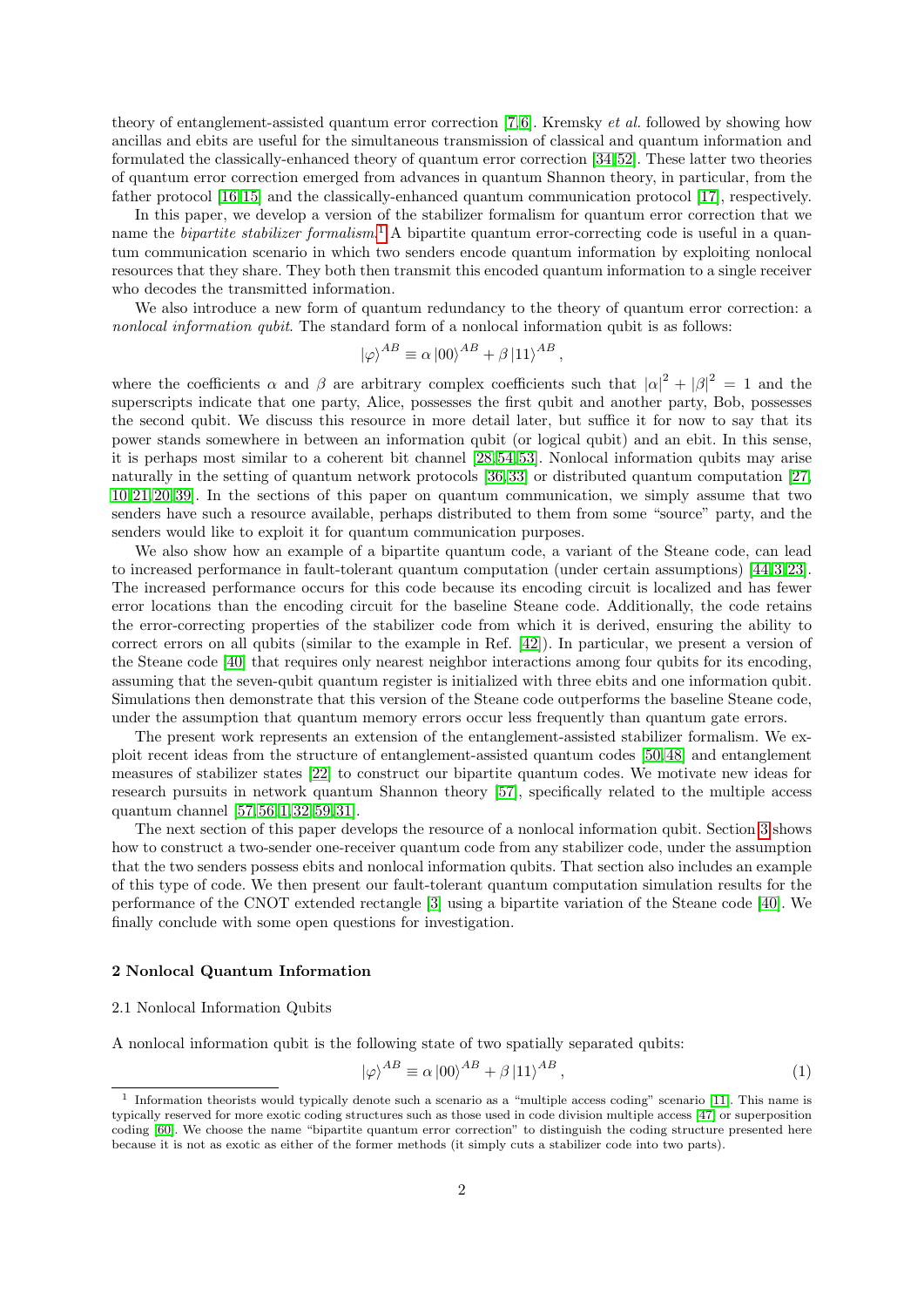where one party, Alice, possesses the first qubit and another party, Bob, possesses the second qubit. We take the standard form of the nonlocal information qubit to be as above. It is always possible to manipulate the nonlocal information qubit to be in the above standard form by means of local operations. Neither Alice nor Bob alone can do anything much with the nonlocal information qubit, but a third party Claire can decode it if both Alice and Bob each send her their respective qubit. Claire decodes simply by applying a CNOT from the first qubit to the second qubit once she receives both of them.

The nonlocal information qubit admits mathematical manipulation through the use of the stabilizer formalism [\[24\]](#page-13-0). The Pauli operator  $Z^A Z^B$  stabilizes the nonlocal qubit because the state in [\(1\)](#page-2-1) is in the +1-eigenspace of the operator  $Z^A Z^B$ . Local errors of the form  $X^A$  or  $X^B$  anticommute with the operator  $Z^A Z^B$ . Claire can detect these errors by measuring the operator  $Z^A Z^B$  if she possesses both qubits after Alice and Bob transmit them to her. It is also possible to manipulate the quantum information in the nonlocal information qubit through the use of logical operators. The X logical operator of the nonlocal information qubit is  $X^A X^B$  and the Z logical operator is either  $Z^A$  or  $Z^B$ . The logical Hamadard operation is a nonlocal operation that transforms  $|00\rangle^{AB}$  to  $(|00\rangle^{AB}+|11\rangle^{AB})/\sqrt{2}$  and  $|11\rangle^{AB}$  to  $(|00\rangle^{AB}$  $|11\rangle^{AB})/\sqrt{2}$ . One cannot fully manipulate the quantum information in the nonlocal information qubit unless one possesses both qubits or unless, in some cases, we allow for classical communication between both senders so that, e.g., they can apply a coordinated X rotation to implement the logical X operator.

We can represent the stabilizer operator  $ZZ$  of a nonlocal information qubit as the following binary vector by exploiting the Pauli-to-binary isomorphism (See Ref. [\[24\]](#page-13-0)):

$$
H \equiv \left[ 1 \ 1 \mid 0 \ 0 \right]
$$
  

$$
\equiv \left[ H_Z^A H_Z^B \mid H_X^A H_X^B \right],
$$

where the matrix to the left of the vertical bar captures the "Z" part of the operator and the matrix to the right of the vertical bar captures the "X" part of the operator. We can represent the logical operators  $XX$  and  $ZI$  with the following two respective row vectors:

$$
L \equiv \begin{bmatrix} 0 & 0 & 1 & 1 \\ 1 & 0 & 0 & 0 \end{bmatrix}
$$
  

$$
\equiv \begin{bmatrix} L_Z^A & L_Z^B & | & L_X^A & L_X^B \end{bmatrix}.
$$

Let  $H^A$  denote the following matrix:

<span id="page-3-0"></span>
$$
H^A \equiv \left[ \ H_Z^A \, \middle| \, H_X^A \right],\tag{2}
$$

and let  $H^B$ ,  $L^A$ , and  $L^B$  denote similarly defined matrices. Let G denote the following matrix:

$$
G \equiv \begin{bmatrix} H \\ L \end{bmatrix},
$$

and we can define  $G^A$  and  $G^B$  similarly to the definitions of  $H^A$ ,  $H^B$ ,  $L^A$ , and  $L^B$ . For any given matrix of the form  $F \equiv [F_Z|F_X]$ , we can define a corresponding symplectic product matrix  $\Omega_F$  where

<span id="page-3-1"></span>
$$
\Omega_F \equiv F_Z F_X^T + F_X F_Z^T,\tag{3}
$$

and addition is binary. It is straightforward to check that the following relations hold for the nonlocal information qubit:

$$
\frac{1}{2}\text{rank}(\Omega_L) = \frac{1}{2}\text{rank}(\Omega_{L^A}) = \frac{1}{2}\text{rank}(\Omega_{L^B})
$$

$$
= \frac{1}{2}\text{rank}(\Omega_G)
$$

$$
= \frac{1}{2}\text{rank}(\Omega_{G^A}) = \frac{1}{2}\text{rank}(\Omega_{G^B})
$$

$$
= 1.
$$

These types of calculations become important later in this paper because they allow us to calculate the number of nonlocal information qubits in a given set of generators.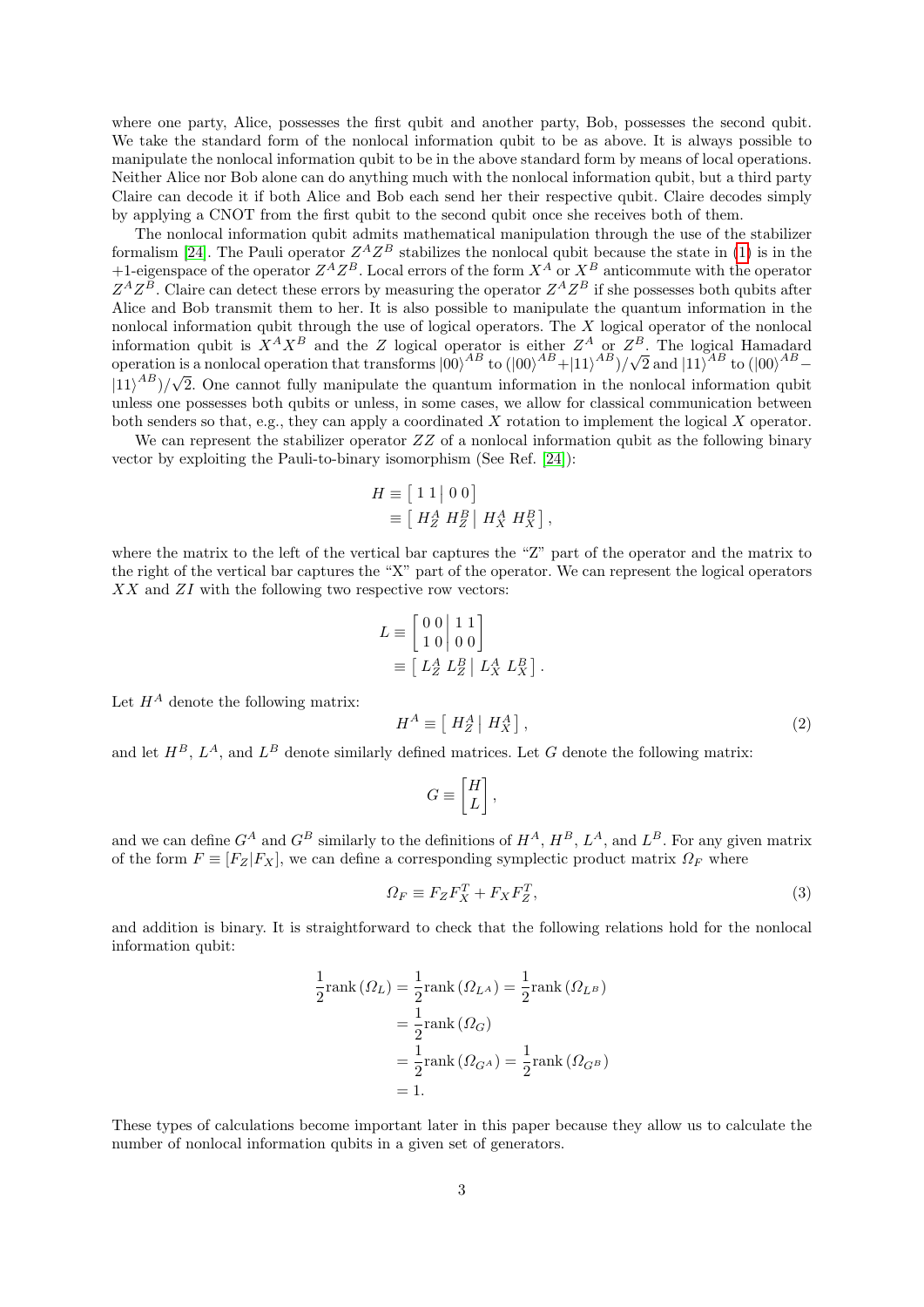#### 2.2 Ebits

An *ebit* is a special case of a nonlocal information qubit where  $\alpha = \beta = 1/\sqrt{2}$ . Let  $|\phi\rangle^{AB}$  denote the state of an ebit where

$$
\left| \varPhi \right\rangle ^{AB}\equiv \frac{\left| 00\right\rangle ^{AB}+\left| 11\right\rangle ^{AB}}{\sqrt{2}}.
$$

The stabilizer operators of an ebit are  $Z^A Z^B$  and  $X^A X^B$  and, thus, it has error correction capability only. It can detect local errors of the form  $X^A$ ,  $Z^A$ ,  $X^B$ , and  $Z^B$ .

The binary representation of the stabilizer operators of an ebit are as follows:

$$
H \equiv \begin{bmatrix} 0 & 0 & 1 & 1 \\ 1 & 1 & 0 & 0 \end{bmatrix},
$$
  

$$
\equiv \begin{bmatrix} H_2^A & H_2^B & H_X^A & H_X^B \end{bmatrix}.
$$

Defining  $H^A$ ,  $H^B$ ,  $\Omega_{H^A}$ , and  $\Omega_{H^B}$  similar to the way we did in [\(2\)](#page-3-0) and [\(3\)](#page-3-1), it is straightforward to show that

$$
\frac{1}{2}\text{rank}\left(\Omega_{H^A}\right) = \frac{1}{2}\text{rank}\left(\Omega_{H^B}\right) = 1.
$$

This result is expected because an ebit contains exactly one ebit of entanglement and the above matrix rank calculation is equivalent to the bipartite entanglement measure of Fattal  $et al.$  [\[22\]](#page-13-15). This entanglement measure, in turn, coincides with the von Neumann entropy of entanglement measure.

#### 2.3 Nonlocal Information Qubits versus Ebits

The nonlocal information qubit is a hybrid resource for nonlocal quantum redundancy in a quantum error-correcting code. It mixes the abilities of an ebit and an information qubit, because it possesses both error detection capability and information coding ability. That is, it can encode exactly one qubit into the nonlocal subspace spanned by the states  $\{100\}^{AB}, 111\}^{AB}$ , while at the same time detecting local errors of the form  $X^A$  and  $X^B$ . In contrast, an ebit is only useful as an error correction resource because it cannot encode arbitrary quantum information.

The power of a nonlocal information qubit as used in a quantum error-correcting code lies in-between that of an information qubit and that of an ebit (as discussed above). Thus, there is a qualitative sense in which it is similar to a coherent bit channel [\[28,](#page-14-6) [54,](#page-14-7) [53\]](#page-14-8), because a coherent bit channel is a resource with communication power in-between a noiseless qubit channel and a shared, noiseless ebit. Consider that the resource of a noiseless information qubit is qualitatively similar to a noiseless qubit channel because it arises from the ability to simulate a noiseless qubit channel. That is, there is some means by which a source  $S$  can distribute an information qubit to Alice with the noiseless qubit channel

$$
|x\rangle^S \to |x\rangle^A,
$$

where  $x \in \{0, 1\}$ , if she possesses the noiseless information qubit  $|\psi\rangle^A = \alpha |0\rangle^A + \beta |1\rangle^A$ . Similarly, the resource of a nonlocal information qubit is qualitatively similar to a noiseless coherent bit channel because it arises from the ability to simulate a noiseless coherent bit channel, where we define a coherent bit channel as the following isometric map:

$$
|x\rangle^S \to |x\rangle^A |x\rangle^B ,
$$

where  $x \in \{0,1\}$ . The input system to the coherent bit channel is a source system S, and the output systems are those of Alice and Bob. In particular, the map maintains coherent superpositions, from which it gains its name as the coherent bit channel. We leave it open as to who possesses the source system because it could be Alice (as originally defined in Ref. [\[28\]](#page-14-6)) or Bob, or some other system. So, we assume that there is some means by which a noiseless coherent bit channel is simulated if Alice and Bob possess a nonlocal information qubit, i.e., there is some means by which the following map occurs:

$$
\alpha \left| 0 \right\rangle^S + \beta \left| 1 \right\rangle^S \to \left| \varphi \right\rangle^{AB}
$$

,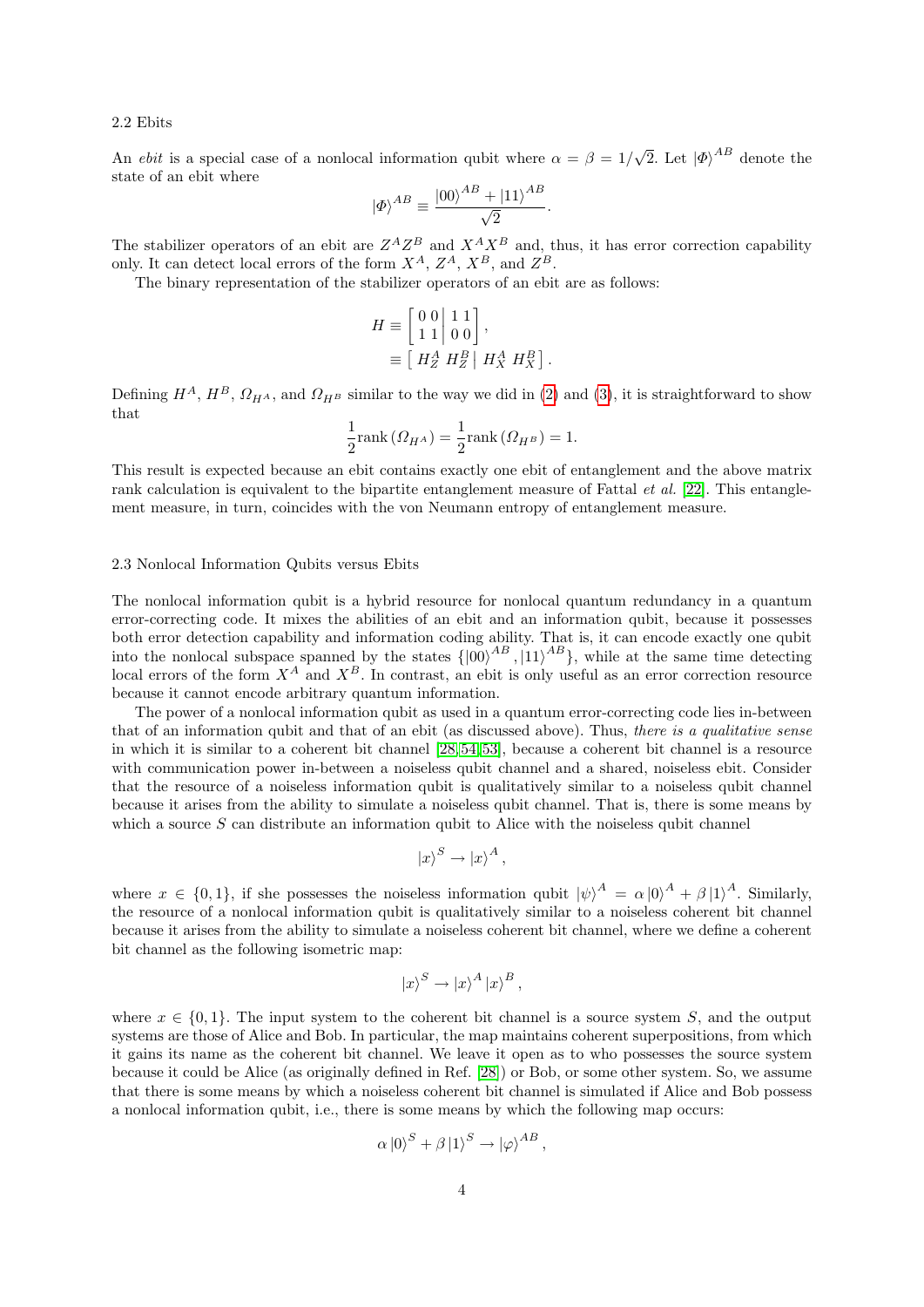

<span id="page-5-1"></span>Fig. 1 (Color online) The operation of an  $[[8,1,1,1,1]]$  two-sender one-receiver quantum error-correcting code. Alice would like to send the information qubit  $|\psi\rangle^A$ , Bob would like to send the information qubit  $|\psi\rangle^B$ , and both Alice and Bob would like to send the nonlocal information qubit  $|\varphi\rangle^{AB}$ . For quantum redundancy, Alice uses an ancilla  $|0\rangle^A$ , Bob uses an ancilla  $|0\rangle^B$ , and they both exploit an ebit in the state  $|\Phi\rangle^{AB}$ . They both transmit their encoded state over respective noisy quantum channels  $\mathcal{N}^A$  and  $\mathcal{N}^B$  connecting them to Claire, and she then decodes the three information qubits.

where  $|\varphi\rangle^{AB}$  is defined in [\(1\)](#page-2-1). Here, we do not concern ourselves with how they happen to come upon nonlocal information qubits, but we merely assume that they have a supply and would like to transmit them to the receiver Claire.

In further analogy of the nonlocal information qubit with the coherent bit channel, an ebit arises when we send a qubit in the state  $(|0\rangle + |1\rangle)/\sqrt{2}$  through the coherent bit channel.

### <span id="page-5-0"></span>3 Bipartite Stabilizer Codes

We now give our model for a bipartite quantum error correction protocol by constructing a bipartite code from a stabilizer quantum code. We assume that Alice would like to send  $k_A$  information qubits, Bob would like to send  $k_B$  information qubits, and both Alice and Bob would like to send  $k_{AB}$  nonlocal information qubits. An  $[[n, k_A, k_B, k_{AB}; c_{AB}]]$  two-sender one-receiver quantum error-correcting code is one that exploits n total channel uses and  $c_{AB}$  ebits shared between Alice and Bob to send the afore-mentioned amounts of information qubits. Figure [1](#page-5-1) depicts the operation of an  $[[8, 1, 1, 1, 1]]$  two-sender one-receiver quantum code.

Let us consider a set of commuting generators that forms a valid stabilizer code [\[24\]](#page-13-0). Suppose that we have an [n, k] stabilizer code S with generators  $g_1, \ldots, g_{n-k}$ . Suppose that we also have the  $n + k$ generators of the normalizer  $N(S)$  of this code. It is possible to determine the logical operators  $\overline{X}_1, \ldots$ ,  $\overline{X}_k, \overline{Z}_1, \ldots, \overline{Z}_k$  of this code by performing a symplectic Gram-Schmidt orthogonalization procedure on the generators of the normalizer  $N(S)$  [\[48\]](#page-14-17)—this procedure gives the 2k logical operators and the  $n - k$ stabilizer generators.

Now let us assume that Alice possesses the first  $n_A$  qubits and Bob possesses the last  $n_B$  where  $n_A + n_B = n$ . We represent the stabilizer generators as follows:

$$
g_1^{(A)} \otimes g_1^{(B)}, \ldots, g_{n-k}^{(A)} \otimes g_{n-k}^{(B)}.
$$

The logical operators are as follows:

$$
\overline{X}_1^{(A)} \otimes \overline{X}_1^{(B)}, \dots, \overline{X}_k^{(A)} \otimes \overline{X}_k^{(B)},
$$
  

$$
\overline{Z}_1^{(A)} \otimes \overline{Z}_1^{(B)}, \dots, \overline{Z}_k^{(A)} \otimes \overline{Z}_k^{(B)},
$$

where the A superscript indicates the part of the generator corresponding to qubits that Alice possesses, and the B superscript indicates the part corresponding to qubits that Bob possesses. We can alternatively represent the stabilizer generators with an  $(n - k) \times 2n$  binary check matrix H where

$$
H \equiv [ H_Z | H_X ], \tag{4}
$$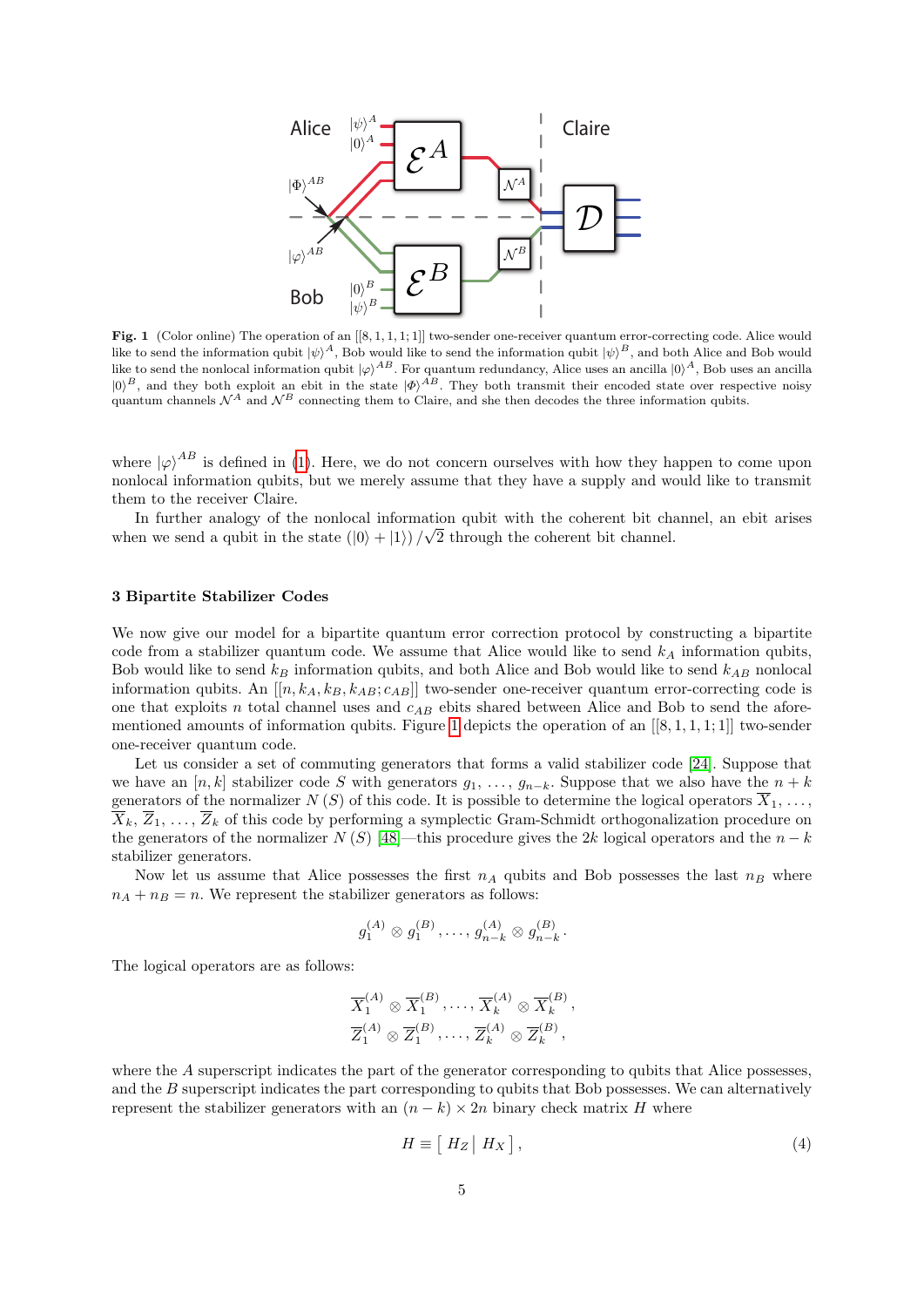and the vertical bar divides the matrix into a "Z" part and an "X" part according to the Pauli-to-binary isomorphism (See Ref. [\[24\]](#page-13-0)). We can further divide the matrix  $H$  into matrices corresponding to generators acting on Alice and Bob's respective qubits:

$$
H \equiv \left[ H_Z^A H_Z^B \mid H_X^A H_X^B \right],\tag{5}
$$

where  $H_Z^A$  and  $H_X^A$  are each  $(n-k) \times n_A$  binary matrices and  $H_Z^B$  and  $H_X^B$  are each  $(n-k) \times n_B$  binary matrices. Let  $H^A$  denote the following matrix:

$$
H^A \equiv \left[ \ H_Z^A \, \middle| \, H_X^A \right],\tag{6}
$$

and let  $H^B$  denote the following matrix:

$$
H^B \equiv \left[ \ H_Z^B \, \middle| \, H_X^B \right]. \tag{7}
$$

We can represent the normalizer  $N(S)$  with an  $(n + k) \times 2n$  binary matrix G where

$$
G \equiv [ G_Z | G_X ]. \tag{8}
$$

There is a similar subdivided representation of the matrix  $G$ :

$$
G \equiv \left[ \begin{array}{c} G_Z^A \ G_Z^B \end{array} \right] G_X^A \ G_X^B \right]. \tag{9}
$$

Let  $G^A$  denote the following matrix:

$$
G^A \equiv \left[ \left. G_Z^A \right| G_X^A \right],\tag{10}
$$

and let  $G^B$  denote the following matrix:

$$
G^B \equiv \left[ \begin{array}{c} G_Z^B \end{array} \right] G_X^B \, . \tag{11}
$$

The rowspace of matrix  $H$  is in the rowspace of matrix  $G$  because the generators in group  $N(S)$  normalize the generators in the group S.

We can formulate several *symplectic product matrices* [\[50,](#page-14-16)48] that are useful for determining the local anticommutativity in the above generators. Let  $\Omega_{H}$  be the "Alice" symplectic product matrix corresponding to Alice's local matrix  $H^A$ :

$$
\Omega_{H^A} \equiv H_Z^A \left(H_X^A\right)^T + H_X^A \left(H_Z^A\right)^T,
$$

where addition is binary. Let  $\Omega_{H^B}$ ,  $\Omega_G$ ,  $\Omega_{G^A}$ , and  $\Omega_{G^B}$  denote similar symplectic product matrices corresponding to matrices  $H^B$ ,  $G$ ,  $G^A$ , and  $G^B$ .

We can manipulate the generators of the stabilizer  $S$  into a form more suitable for representation as a bipartite code (this manipulation is similar to that of Theorem 1 in Ref. [\[22\]](#page-13-15)). We freely abuse terminology by referring to a subgroup by its generating set. We first separate the generators in the stabilizer S into two subgroups with generators of the following forms:

<span id="page-6-0"></span>
$$
S' \equiv \left\{ g_i^{(A)} \otimes g_i^{(B)} \right\},
$$
  
\n
$$
S^B \equiv \left\{ I^{(A)} \otimes g_j^{(B)} \right\}.
$$
\n(12)

It is possible to bring all generators into one of these two subgroups because the local "Alice" generators of  $S^B$  are dependent on the local "Alice" generators of S'. We further manipulate the generators to divide into three subgroups:

<span id="page-6-1"></span>
$$
S^{AB} \equiv \left\{ g_i^{(A)} \otimes g_i^{(B)} \right\},
$$
  
\n
$$
S^A \equiv \left\{ g_j^{(A)} \otimes I^{(B)} \right\},
$$
  
\n
$$
S^B \equiv \left\{ I^{(A)} \otimes g_p^{(B)} \right\},
$$
\n(13)

by using the generators in  $S^B$  to remove any dependence of the local "Bob" generators of S'. We finally bring the generators of S into the following four subgroups by performing the symplectic Gram-Schmidt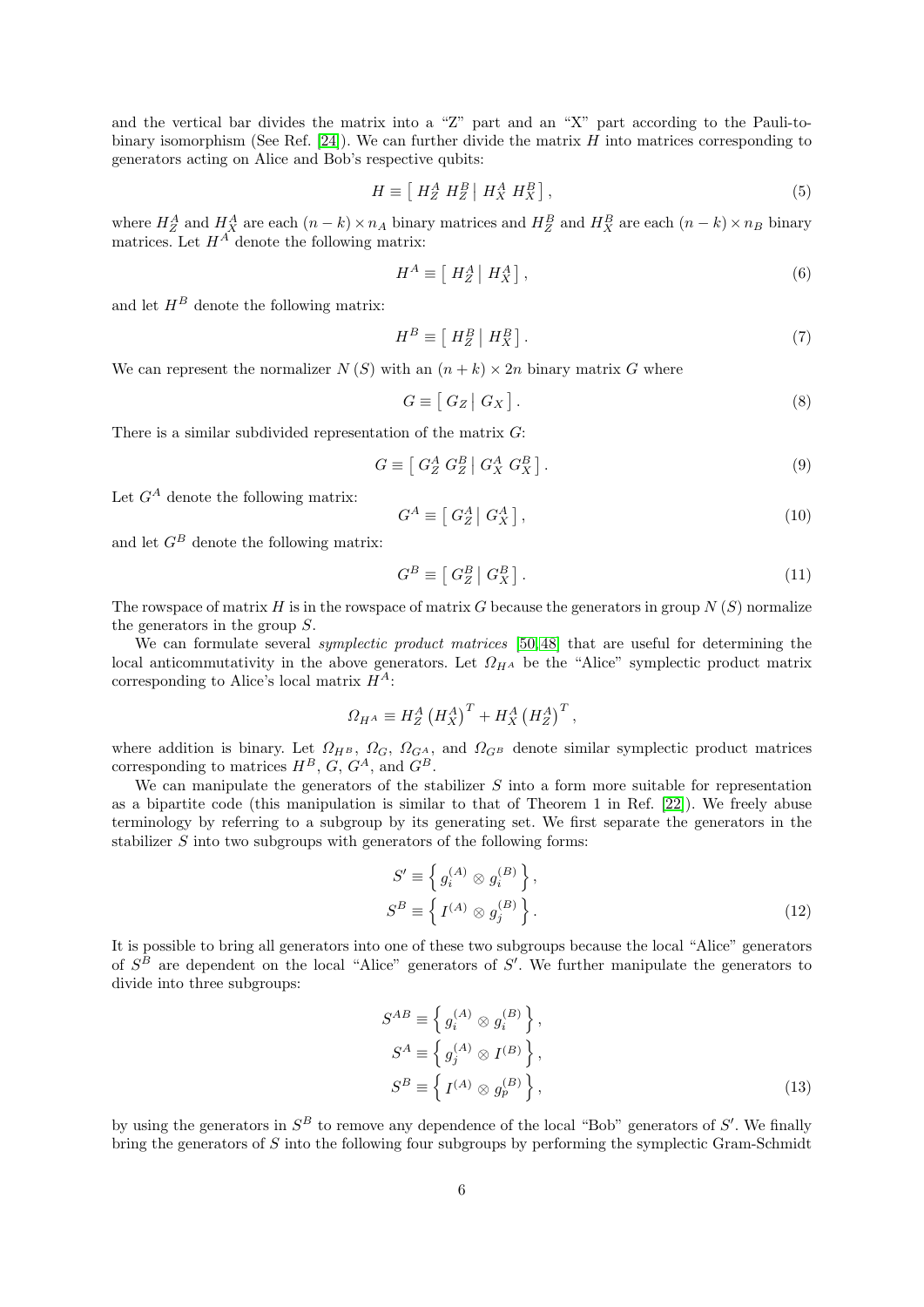orthogonalization procedure (see Ref.'s [\[50,](#page-14-16)48]) on the local "Alice" part of the generators in  $S^{AB}$ . This last step further divides the subgroup  $S^{AB}$  into two subgroups  $S^{AB}_{\text{E}}$  and  $S^{AB}_{\text{NLI}}$ .

<span id="page-7-0"></span>
$$
S_{\rm E}^{AB} \equiv \begin{cases} g_i^{(A)} \otimes g_i^{(B)} \\ \overline{g}_i^{(A)} \otimes \overline{g}_i^{(B)} \end{cases},
$$
  
\n
$$
S_{\rm NLI}^{AB} \equiv \begin{cases} g_j^{(A)} \otimes g_j^{(B)} \end{cases},
$$
  
\n
$$
S^A \equiv \begin{cases} g_p^{(A)} \otimes I^{(B)} \end{cases},
$$
  
\n
$$
S^B \equiv \begin{cases} I^{(A)} \otimes g_q^{(B)} \end{cases}.
$$
\n(14)

The entanglement subgroup  $S_{\rm E}^{AB}$  consists of those generators in  $S^{AB}$  which have a locally anticommuting partner in  $S^{AB}$ , where the anticommutativity is with respect to the local "Alice" part of the generators. We denote a generator in  $S_{\rm E}^{AB}$  by  $g_i^{(A)} \otimes g_i^{(B)}$  and its locally anticommuting partner by  $\overline{g}_i^{(A)} \otimes \overline{g}_i^{(B)}$ . The generators in  $S_E^{AB}$  therefore correspond to ebits that Alice and Bob share before the quantum communication protocol begins.

The nonlocal information subgroup  $S_{\text{NL}}^{AB}$  consists of those generators in  $S^{AB}$  which have no such locally anticommuting partner in  $S^{AB}$ . Its locally anticommuting partners are therefore in the normalizer N (S). The generators in  $S_{\text{NLI}}^{AB}$  therefore correspond to nonlocal information qubits that Alice and Bob share before the quantum communication protocol begins. The local subgroups  $S^A$  and  $S^B$  correspond to ancilla qubits for Alice and Bob.

The following theorem shows how to produce an  $[[n, k_A, k_B, k_{AB}; c_{AB}]]$  two-sender one-receiver quantum code from any  $[[n, k]]$  stabilizer code, and furthermore, it computes the parameters  $k_A$ ,  $k_B$ ,  $k_{AB}$ , and  $c_{AB}$  as a function of the stabilizer group S and the normalizer N (S) (it actually uses their corresponding binary representations).

<span id="page-7-1"></span>**Theorem 1** From any  $[[n,k]]$  stabilizer code, we can produce an  $[[n,k_A, k_B, k_{AB}; c_{AB}]]$  two-sender onereceiver quantum code by choosing Alice to possess  $n_A$  qubits and choosing Bob to possess  $n_B$  qubits, where  $n_A + n_B = n$ . The two-sender one-receiver quantum code requires  $c_{AB}$  ebits where

$$
c_{AB} = \frac{1}{2} rank(\Omega_{H^A}) = \frac{1}{2} rank(\Omega_{H^B}).
$$

It transmits  $k_A$  information qubits for Alice,  $k_B$  information qubits for Bob, and  $k_{AB}$  nonlocal information qubits where

$$
k_{AB} = rank(H^{A}) + rank(H^{B}) + k - n - c_{AB},
$$
  
\n
$$
k_{A} = \frac{1}{2} rank(\Omega_{G^{A}}) - c_{AB} - k_{AB},
$$
  
\n
$$
k_{B} = \frac{1}{2} rank(\Omega_{G^{B}}) - c_{AB} - k_{AB}.
$$

We can also compute  $k_{AB}$  with the following formula:

$$
k_{AB} = \frac{1}{2} \left( rank(\Omega_{G^A}) + rank(\Omega_{G^B}) - rank(\Omega_G) \right) - 2c_{AB}.
$$

Proof The method of proof is similar to that originally posted in Ref. [\[50\]](#page-14-16) and later exploited in Ref. [\[48\]](#page-14-17). In this proof, we liberally go back and forth between the binary representation of Pauli generators and the groups generated by Pauli generators.

The number  $c_{AB}$  of ebits that the code requires is equal to the number of locally anticommuting pairs in S, with respect to either Alice's local part or Bob's local part. Ref. [\[50\]](#page-14-16) shows that we can calculate the amount of anticommutativity in any set of generators by calculating the rank of its corresponding symplectic product matrix and dividing by two. Thus, the number of ebits that the code requires is equal to

$$
c_{AB}=\frac{1}{2}\text{rank}\left(\varOmega_{H^A}\right)=\frac{1}{2}\text{rank}\left(\varOmega_{H^B}\right).
$$

We now calculate the number  $k_{AB}$  of nonlocal information qubits. The number of generators in  $S$ , or equivalently, the number of rows in  $H$ , is equal to  $n-k$ . The size  $|S^B|$  of the local subgroup  $S^B$  is equal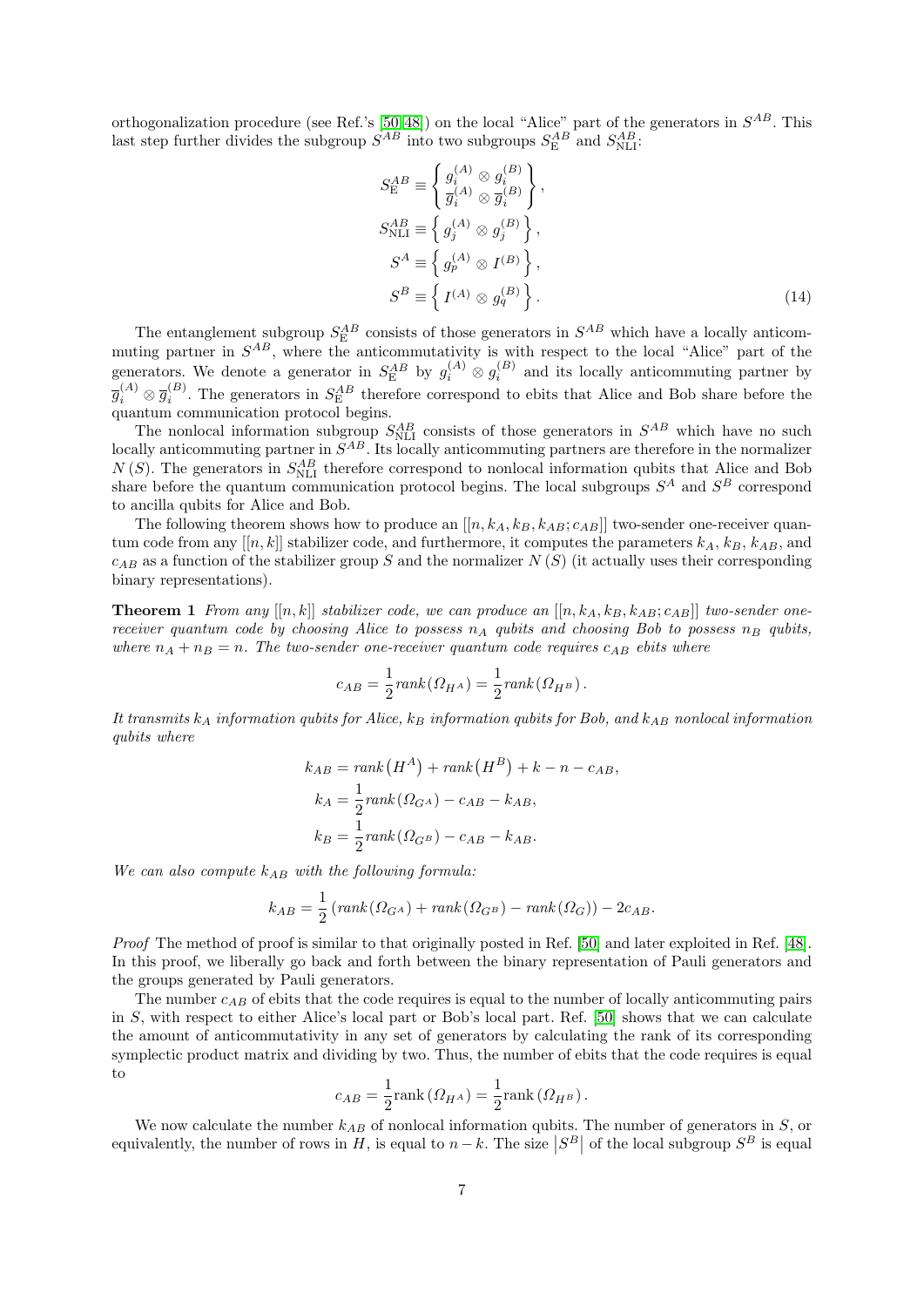to  $n - k$  reduced by the size |S'| of the subgroup S' in [\(12\)](#page-6-0). The size |S'| of the subgroup S' in (12) is equal to  $\text{rank}(H^A)$  because it consists of all the locally independent generators. Thus, the size  $|S^B|$  is

$$
|S^B| = n - k - \text{rank}(H^A).
$$

A symmetric argument gives that

$$
|S^A| = n - k - \text{rank}(H^B).
$$

These results then imply that the size  $|S^{AB}|$  of the subgroup  $S^{AB}$  in [\(13\)](#page-6-1) is

$$
\begin{aligned} \left| S^{AB} \right| &= n - k - \left| S^A \right| - \left| S^B \right| \\ &= \text{rank} \left( H^A \right) + \text{rank} \left( H^B \right) + k - n. \end{aligned}
$$

We obtain the number  $k_{AB}$  of nonlocal information qubits, or equivalently, the size  $|S_{\text{NLI}}^{AB}|$  of the nonlocal information subgroup  $S_{\text{NLI}}^{AB}$ , by reducing  $|S^{AB}|$  by the number  $c_{AB}$  of ebits:

$$
k_{AB} = |S^{AB}| - c_{AB}
$$
  
= rank  $(H^A)$  + rank  $(H^B)$  +  $k - n - c_{AB}$ .

We now calculate the number  $k_A$  of "Alice" local information qubits. For this task, we consider Alice's part  $G<sup>A</sup>$  of the full normalizer matrix G. The anticommutativity in the generators corresponding to the rows of the matrix  $G^A$  is all and only due to ebits, nonlocal information qubits, and Alice's local information qubits. The anticommutativity from ebits is due to the local "Alice" generators in the subgroup  $S_{\rm E}^{AB}$ , which are themselves in the rowspace of  $G^A$ . The anticommutativity from nonlocal information qubits is due in part to the local "Alice" generators of  $S_{\text{NLI}}^{AB}$  and the local part of the matching locally anticommuting partners in the local normalizer. Both of these local generators are in the rowspace of  $G<sup>A</sup>$ . Alice's local information qubits have logical operators which contribute to the anticommutativity as well. We can calculate the overall number of anticommuting pairs due to ebits, nonlocal information qubits, and "Alice" local information qubits as  $\operatorname{rank}(\Omega_{G^A})/2$ :

<span id="page-8-0"></span>
$$
\frac{1}{2}\text{rank}\left(\Omega_{G^A}\right) = k_A + c_{AB} + k_{AB}.\tag{15}
$$

Reducing the quantity rank $\left(\Omega_{G^A}\right)/2$  by the number  $c_{AB}$  of ebits and the number  $k_{AB}$  of nonlocal information qubits produces the formula for  $k_A$  in the statement of the theorem. A symmetric argument gives that

<span id="page-8-1"></span>
$$
\frac{1}{2}\text{rank}\left(\Omega_{G^B}\right) = k_B + c_{AB} + k_{AB},\tag{16}
$$

and, thus, gives the number  $k_B$  of local information qubits for Bob.

We can also calculate  $k_{AB}$  by recalling that rank( $\Omega$ <sub>G</sub>) /2 captures the number of logical operators of the code:

$$
\frac{1}{2}\text{rank}\left(\Omega_{G}\right) = k_{AB} + k_{A} + k_{B}.
$$

Combining the above equation with the equations [\(15\)](#page-8-0) and [\(16\)](#page-8-1) and solving for  $k_{AB}$  gives the following formula for  $k_{AB}$ :

$$
k_{AB} = \frac{1}{2} \left( \text{rank} \left( \Omega_{G^A} \right) + \text{rank} \left( \Omega_{G^B} \right) - \text{rank} \left( \Omega_G \right) \right) - 2c_{AB}.
$$

Finally, it is possible to produce local encoding circuits for the resulting two-sender one-receiver quantum code by first bringing the stabilizer generators into the form in [\(14\)](#page-7-0) and applying the algorithm outlined in the appendix of Ref. [\[55\]](#page-14-25) to the local parts of the generators (this algorithm, in turn, derives from the Grassl-Rötteler algorithm for encoding quantum convolutional codes  $[26]$ .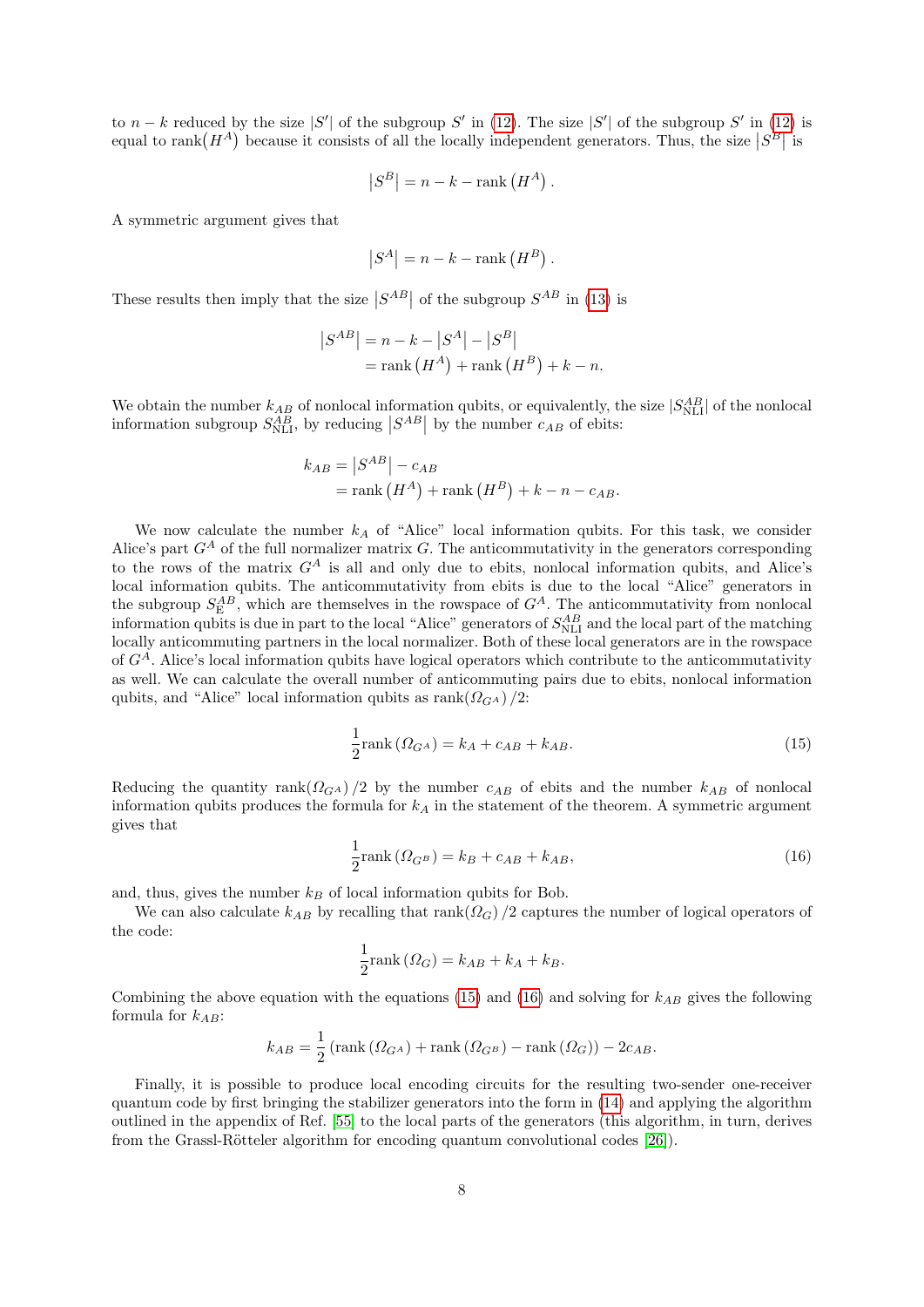## 3.0.1 Example of a Bipartite Stabilizer Code

We now detail an example of an  $[[8,1,1,1;3]]$  two-sender one-receiver quantum error-correcting code. Consider the [[8, 3, 3]] stabilizer code from Grassl's table of quantum codes [\[25\]](#page-14-27). Its stabilizer generators are as follows:

X I Z I Y Z X Y I X Z Z Y X Y I I I X Y Z Z Y X Z I Z X I Y Y Z Z Z Z Z X Z Z X .

Let us suppose that Alice possesses the first four qubits and Bob possesses the second four qubits. Inspection of Alice's local generators reveals that they are an independent set of generators, and the same holds for Bob's local generators. Thus, the local subgroups  $S^A$  and  $S^B$  are empty.

We then perform the symplectic Gram-Schmidt orthogonalization procedure on Alice's local generators and produce the following set of generators:

$$
\begin{array}{c}X \; \; I \; \; Z \; \; I \; \; Y \; \; Z \; \; X \; \; Y \\ I \; \; I \; \; X \; Y \; \; Z \; \; Z \; \; Y \; \; X \\ I \; \; X \; \; Z \; \; Z \; \; Y \; \; X \; \; Y \; \; I \\ Z \; \; I \; \; Y \; \; Z \; \; Z \; \; X \; \; I \; \; Y \\ I \; \; Y \; \; Z \; \; X \; \; Z \; \; I \; \; Z \; \; I \end{array}
$$

Notice that the first two generators form a locally anticommuting pair, the second two generators form a locally anticommuting pair, and the last generator does not have an anticommuting partner. Thus, the first four generators generate the entanglement subgroup, and the last generator generates the nonlocal subgroup.

Alice and Bob can each then perform local Clifford operations to reduce the above stabilizer to the following trivial one:

$$
\begin{array}{c c c c c c c c c c} & Z & I & I & I & Z & I & I & I\\ X & I & I & I & X & I & I & I\\ I & Z & I & I & I & Z & I & I\\ I & X & I & I & I & X & I & I\\ I & I & Z & I & I & I & Z & I\\ \end{array}
$$

In the above stabilizer, we can plainly see that the first four generators correspond to two ebits that Alice and Bob share, and the last generator corresponds to a nonlocal information qubit (recall from Section [2.1](#page-2-2) that the stabilizer of a nonlocal information qubit is  $ZZ$ ). The operators acting on the fourth and eighth qubits are the identity for all stabilizer generators so that Alice can encode one local information qubit and Bob can encode one local information qubit. The error-correcting properties of the code are equivalent to the error-correcting properties of the original stabilizer code.

### 4 Applications to Fault-Tolerant Quantum Computation

The bipartite coding structure outlined in this paper is useful in fault-tolerant quantum computation [\[44,](#page-14-13) [3,](#page-13-14) [23\]](#page-13-2). This usefulness is due to the following two factors:

- 1. Bipartite codes derived from stabilizer codes maintain their error-correcting properties.
- 2. The encoding circuit consists of ebit preparations and local encoding circuits. For the example code in this section, the encoding circuit requires only nearest-neighbor interactions and has fewer malignant pairs than the encoding circuit for the baseline Steane code [\[3\]](#page-13-14).

In this section, we represent the Steane code [\[40\]](#page-14-15) as a bipartite quantum code and show how this representation gives a simplified, local encoding circuit. As a result, the simplified encoding circuit affects the "pseudothreshold" [\[46\]](#page-14-28) for fault-tolerant quantum computation with the Steane code, under the assumption that quantum memory errors do not occur as frequently as quantum gate errors. We present the results of numerical simulations that demonstrate how the pseudothreshold improves under certain assumptions.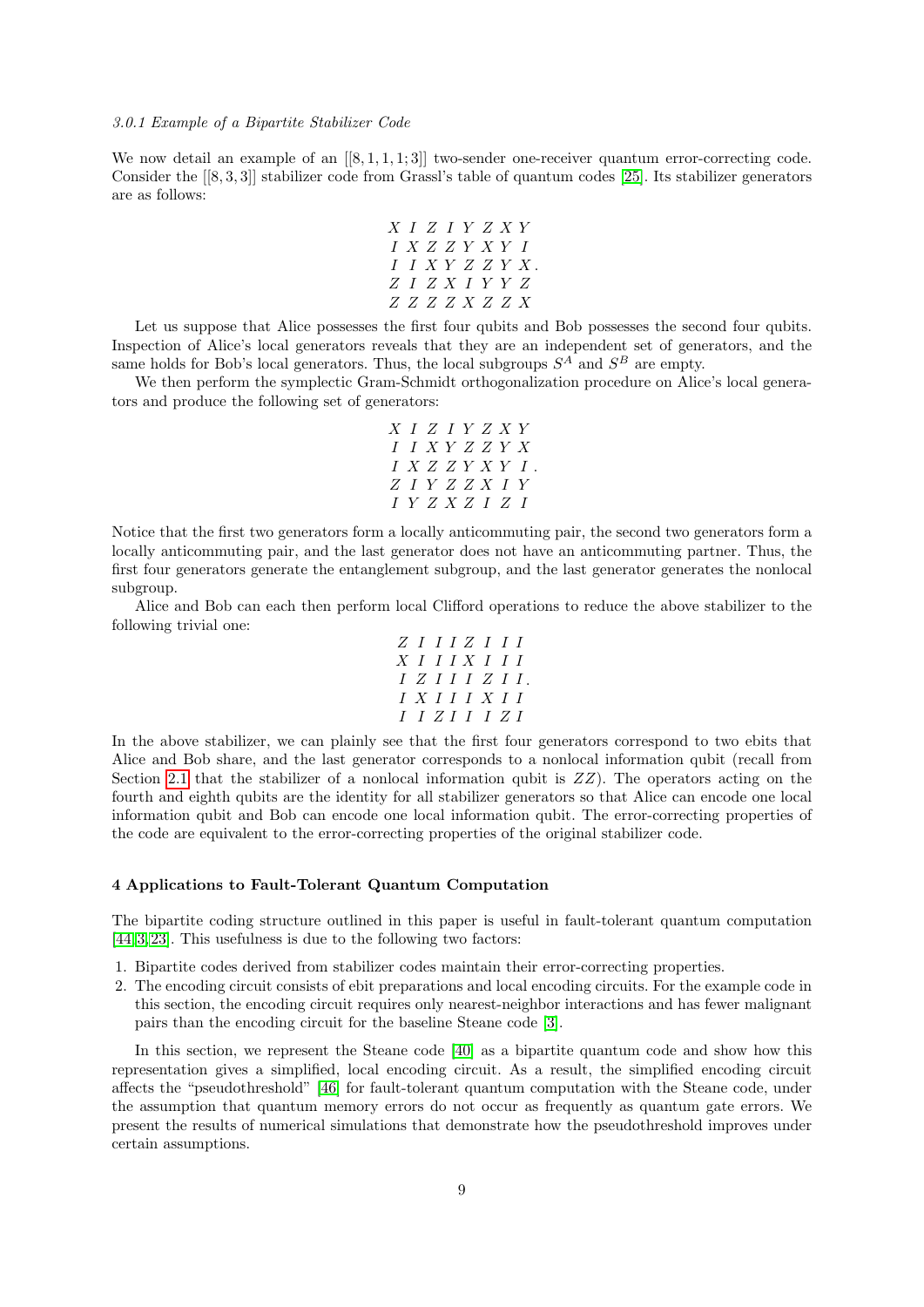

<span id="page-10-2"></span>Fig. 2 (Color online) The encoding operations for the 3EA Steane code. We first prepare the seven-qubit register with three ebits and one local information qubit (the red qubits belong to the "inside party" and the blue qubits belong to the "outside party"). The black bars represent "wait gates," that model potential memory errors that may occur. The encoding consists of three rounds of local CNOT gates. Note that we place extra "memory decoherence" on the ebits to model preparation errors that may occur.

### 4.1 Steane Code as a Bipartite Stabilizer Code

Let us first recall the stabilizer generators of the Steane code (as presented in Ref. [\[3\]](#page-13-14)):

<span id="page-10-1"></span>
$$
I I I X X X X X\nI X X I I X X\nX I X I X I X\nI I I Z Z Z Z\nI Z Z I I Z Z\nZ I Z I Z I Z\n
$$
\n(17)

We can write this code as a bipartite code by employing Theorem [1.](#page-7-1) In particular, let us give the first, second, and fourth qubits to an "outside" party, and the third, fifth, sixth, and seventh qubits to an "inside" party.[2](#page-10-0) Figure [3](#page-11-0) makes this nomenclature of "inside" and "outside" more clear. This bipartite cut yields a  $[[7, 0, 1, 0, 3]]$  bipartite quantum code by employing the calculations in Theorem [1.](#page-7-1) It encodes one local information qubit with the help of three ebits shared between the inside party and the outside party. Note that this code is also a  $[[4, 1, 3; 3]]$  entanglement-assisted code. We refer to this slight variation of the Steane code as the three-ebit entanglement-assisted Steane code (3EA Steane code).

#### 4.2 Encoding Method

The advantage of the 3EA Steane code is that it is possible to encode it using only nearest-neighbor interactions on four qubits (if there is a good source of ebits available). This property is desirable for a fault-tolerant encoding circuit because the locality property ensures that errors propagate only to four qubits during encoding, under the assumption that gate errors occur more frequently than memory errors.

We now show how to encode the 3EA Steane code with local operations. Suppose that we initialize a seven-qubit quantum register with three ebits and one information qubit. We assume that the particular technology implementing the code possesses a good source of ebits, though note that we allow for memory errors to occur on both halves of the ebits after they have been prepared. The stabilizer corresponding

<span id="page-10-0"></span><sup>&</sup>lt;sup>2</sup> Note that this distinction between parties is not particularly relevant in fault-tolerant quantum computation, but we make this distinction in order to appeal to the coding structure outlined before.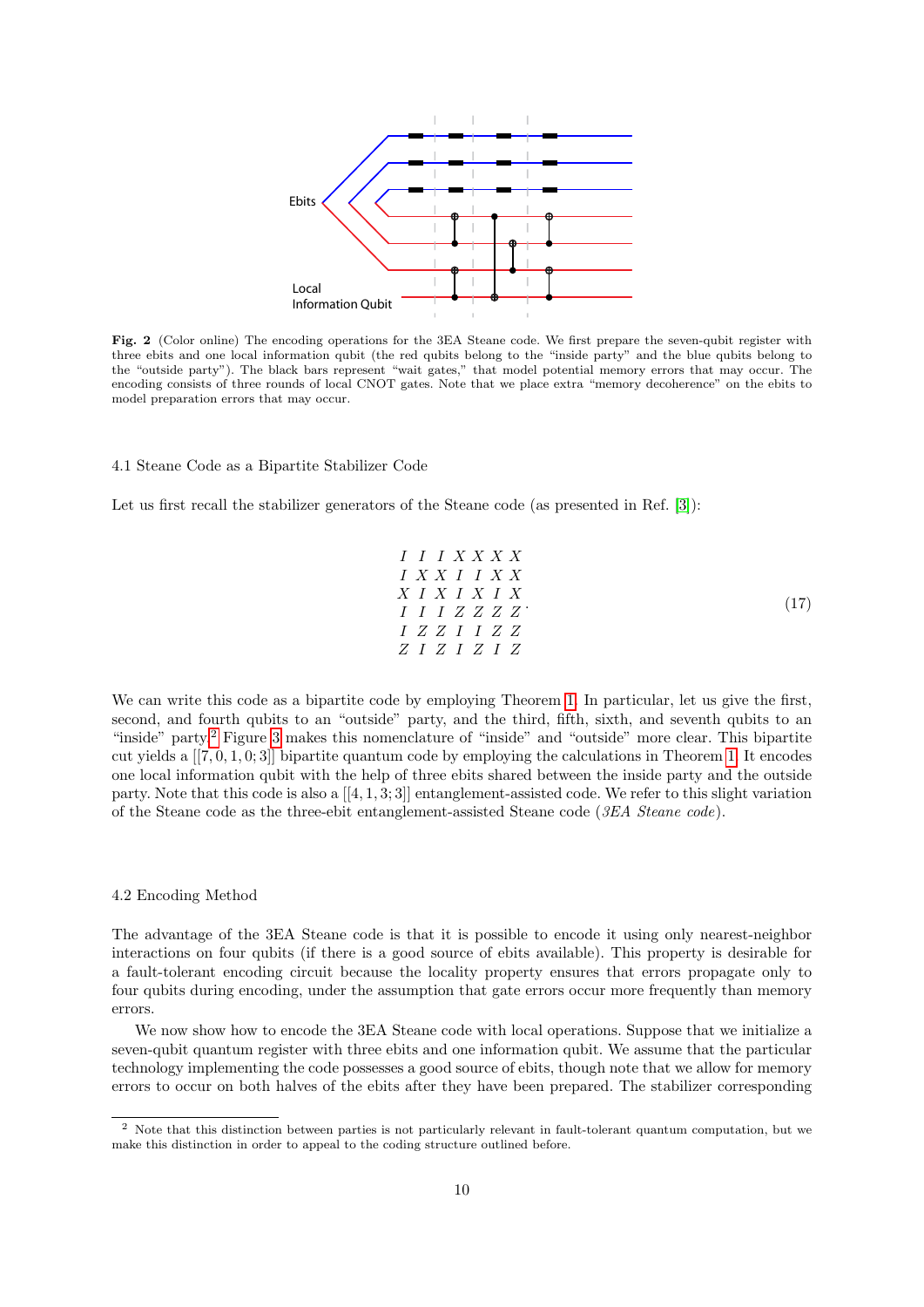

<span id="page-11-0"></span>Fig. 3 The above figure depicts a particular geometric layout for encoding a set of qubits with the Steane code. The four inner qubits belong to the "inside" party and the three outer qubits belong to the "outside" party. (a) Three ebits surround an information qubit before the encoding takes place. (b) The encoding operations are local CNOT gates that interact the information qubit and the three local halves of the ebits. The arrows indicate the direction of the CNOT gates, and the number adjacent to an arrow indicates the time step at which the operation takes place.

to the unencoded state is as follows:

$$
\begin{array}{c}I\;\;I\;\;I\;\;X\;X\;I\;\;I\;\;I\;\;I\\ X\;\;I\;\;I\;\;I\;\;I\;\;I\;\;I\\ X\;\;I\;\;I\;\;I\;\;I\;\;I\;\;X\\ I\;\;I\;\;I\;\;Z\;\;Z\;\;I\;\;I\;\;I\\ Z\;\;I\;\;I\;\;I\;\;I\;\;I\;\;Z\;\;I\;\;I\;\;I\;\;I\;\;Z\end{array}
$$

The first round of encoding applies a CNOT gate from the third qubit to the fifth and from the sixth qubit to the seventh. The second round of encoding applies a CNOT gate from the seventh qubit to the third and from the fifth qubit to the sixth. The CNOT gates in the final round are the same as those in the first round. The result is that the stabilizer of the encoded state is as given in [\(17\)](#page-10-1). Figure [2](#page-10-2) depicts the encoding circuit in quantum circuit notation (with a permutation of the qubits for a simplified visual presentation). Note that that circuit includes memory errors that may occur on the outside party's share of the ebits (as explained in the caption of Figure [2\)](#page-10-2). Figure [3](#page-11-0) gives an alternative illustration of the encoding circuit that depicts a particular geometric layout of the qubits in the seven-qubit quantum register.

An analysis of this encoding circuit with publicly available fault-tolerant QASM tools [\[13,](#page-13-18) [12\]](#page-13-19) shows that it has 9,577 CNOT-CNOT malignant pairs, which are quite a bit fewer than the 13,245 CNOT-CNOT malignant pairs in the AGP Steane encoding circuit [\[3\]](#page-13-14). We then expect that the 3EA Steane code should outperform the baseline Steane code, when quantum memory errors occur less frequently than quantum gate errors. The results in the next section confirm this intuition.

#### 4.3 Simulation Results

We simulated the performance of the 3EA Steane code using publicly available QASM fault-tolerant simulation software [\[13,](#page-13-18) [12\]](#page-13-19). In particular, we evaluated the encoding circuit of the 3EA Steane code in the CNOT extended rectangle (See Figure 11 of Ref. [\[3\]](#page-13-14)). The CNOT extended rectangle performs "Steane error correction" [\[45\]](#page-14-29) of two logical qubits (recall that "Steane error correction" is different from the "Steane code"), performs a logical CNOT between the two blocks, and performs Steane error correction again on the two blocks.

Figure [4](#page-12-0) plots the results of the simulations with accompanying explanations. The result is that the 3EA Steane code gives an improvement in performance over the baseline Steane code, under the assumption that quantum memory errors occur less frequently than quantum gate errors.

#### 5 Conclusion

The bipartite stabilizer formalism represents a new way of thinking about quantum error correction codes. Our main theorem shows how to divy up the qubits in a bipartite quantum code as local information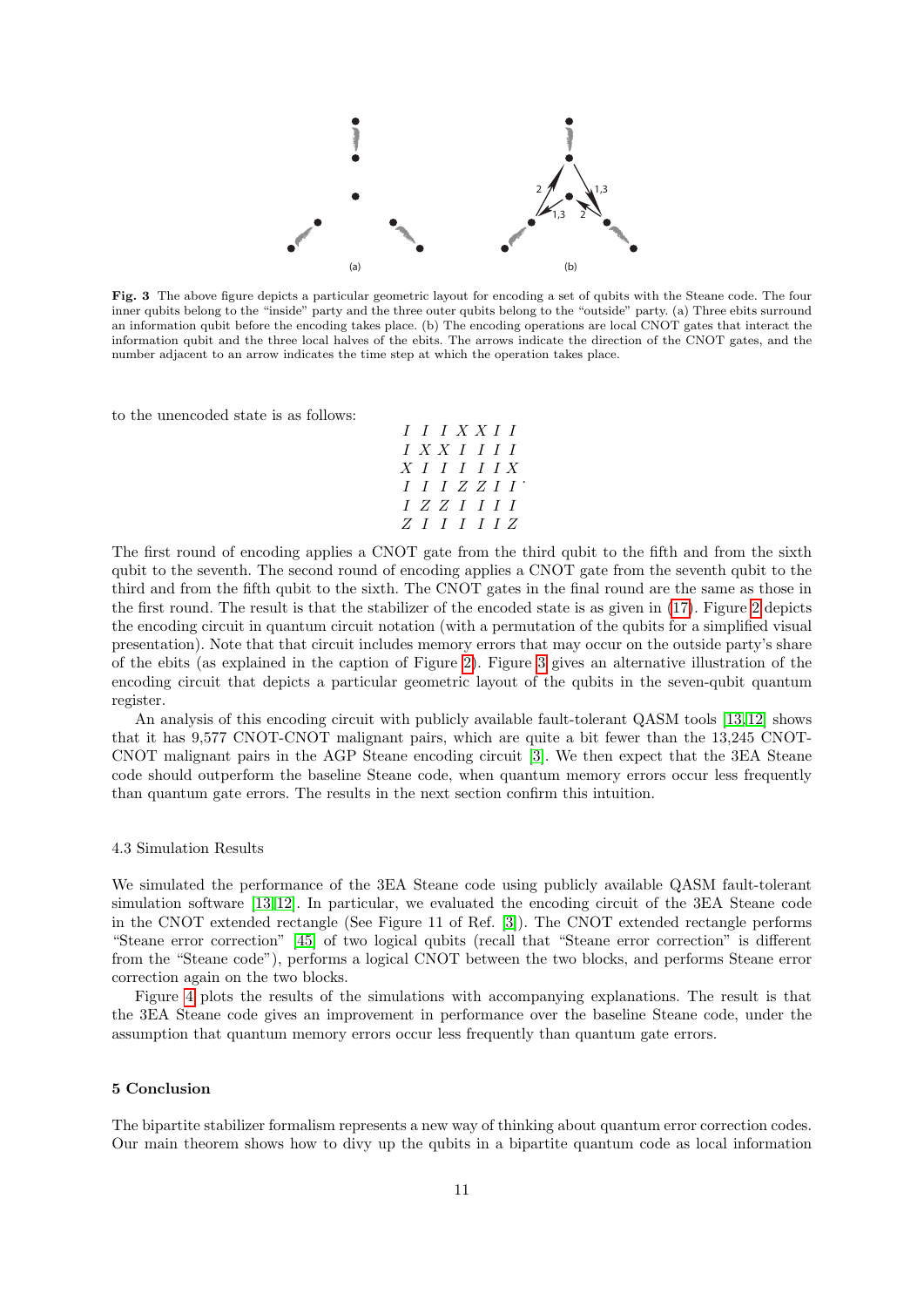

<span id="page-12-0"></span>Fig. 4 (Color online) Various simulation results for the Steane code in the CNOT extended rectangle. Each plot graphs the probability of failure with encoding versus the probability of failure without encoding. The red line on each plot is the probability of failure when the encoding is trivial (i.e., there is no encoding). Each blue error bar is the result of  $10^6$ simulations, and there are 100 blue error bars on each plot. The black curve going through the error bars is a quadratic fit to the data points. The dashed line on each plot indicates the location of the pseudothreshold (the point at which the red curve intersects the black fitted curve). The result is that the 3EA Steane code gives an improvement over the baseline Steane code when memory errors occur less frequently than gate errors. (a) Baseline Steane code with memory error rate  $1\times10^{-4}$ . An estimate of the pseudothreshold is  $1.45\times10^{-4}$ . (b) Baseline Steane code with memory error rate  $1\times10^{-5}$ . An estimate of the pseudothreshold is  $1.52 \times 10^{-4}$ . (c) 3EA Steane code with memory error rate  $1 \times 10^{-4}$ . An estimate of the pseudothreshold is  $1.74 \times 10^{-4}$ . (d) 3EA Steane code with memory error rate  $1 \times 10^{-5}$ . An estimate of the pseudothreshold is  $2.34 \times 10^{-4}$ .

qubits, nonlocal information qubits, ancilla qubits, and ebits. Our original purpose was to show how the bipartite stabilizer formalism is useful for quantum communication, but it turns out to have use in faulttolerant quantum computation as well. In particular, the 3EA Steane code improves the pseudothreshold for fault-tolerant quantum computation, under the assumption that there is a good source of ebits and quantum memory errors occur less frequently than quantum gate errors. This broad applicability reinforces the strong links between techniques for quantum communication and techniques for quantum computation.

We now list several open problems of interest for extensions in quantum communication topics.

- It would be interesting to develop quantum Shannon-theoretic protocols that include nonlocal information qubits. The state merging protocol may be useful here [\[29,](#page-14-30) [30\]](#page-14-31).
- The codes in this paper are relevant for a multiple-access channel, but it could be interesting to determine if there are useful codes for a broadcast channel. Yard *et al.* have already explored quantum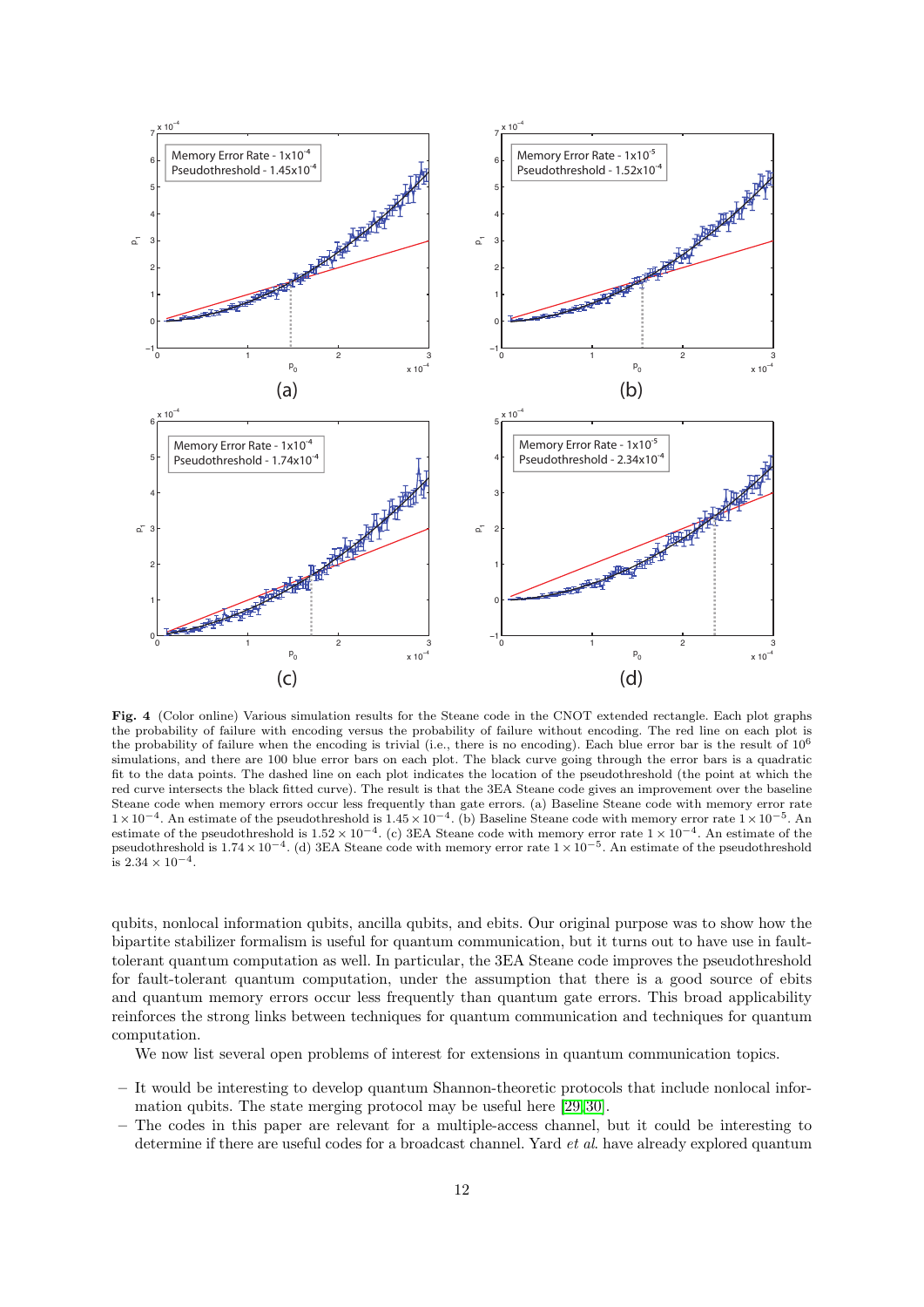Shannon theoretic protocols for the quantum broadcast channel [\[58\]](#page-14-32). Perhaps techniques from that work will give insight into the design of quantum broadcast channel codes.

- It might also be interesting to explore bipartite convolutional codes as an extension of the work in Ref's. [\[55,](#page-14-25) [49,](#page-14-33) [51\]](#page-14-34) and the work in this paper.
- There might be a way to develop multiparty codes that exploit a common secret key between multiple parties because of the connection between quantum privacy and quantum coherence [\[14,](#page-13-20) [19,](#page-13-21) [18\]](#page-13-22).
- Finally, we are currently considering the extension of the ideas in this paper to the tripartite setting where the senders share quantum resources with the receiver (this extension would be similar to the way that Ref. [\[5\]](#page-13-23) extends Ref. [\[22\]](#page-13-15)).

It should also be interesting to explore further improvements that might arise in fault-tolerant simulations of the 3EA Steane when taking into account the nearest-neighbor interactions in its encoding circuit, similar to the way that Ref. [\[38\]](#page-14-35) considered the impact of nearest-neighbor interactions for quantum Fourier transform circuits.

The authors thank Todd Brun, Min-Hsiu Hsieh, and Ognyan Oreshkov for extensive feedback on the manuscript. MMW acknowledges support from the MDEIE (Québec) PSR-SIIRI international collaboration grant.

#### References

- <span id="page-13-16"></span>1. Ahlswede, R., Cai, N.: A strong converse theorem for quantum multiple access channels. Electronic Notes in Discrete Mathematics 21, 137–141 (2005). General Theory of Information Transfer and Combinatorics
- <span id="page-13-5"></span>2. Aliferis, P., Cross, A.W.: Subsystem fault tolerance with the Bacon-Shor code. Physical Review Letters 98(22), 220502 (2007). DOI 10.1103/PhysRevLett.98.220502
- <span id="page-13-14"></span>3. Aliferis, P., Gottesman, D., Preskill, J.: Quantum accuracy threshold for concatenated distance-3 codes. Quantum Information and Computation 6, 97–165 (2006)
- <span id="page-13-4"></span>4. Bacon, D.: Operator quantum error correcting subsystems for self-correcting quantum memories. Physical Review A 73, 012,340 (2006)
- <span id="page-13-23"></span>5. Bravyi, S., Fattal, D., Gottesman, D.: GHZ extraction yield for multipartite stabilizer states. Journal of Mathematical Physics 47, 062,106 (2006)
- <span id="page-13-7"></span>6. Brun, T.A., Devetak, I., Hsieh, M.H.: Catalytic quantum error correction. [arXiv:quant-ph/0608027](http://arxiv.org/abs/quant-ph/0608027) (2006)
- <span id="page-13-6"></span>7. Brun, T.A., Devetak, I., Hsieh, M.H.: Correcting quantum errors with entanglement. Science 314(5798), 436–439 (2006)
- <span id="page-13-1"></span>8. Calderbank, A.R., Rains, E.M., Shor, P.W., Sloane, N.J.A.: Quantum error correction via codes over GF(4). IEEE Transactions on Information Theory 44, 1369–1387 (1998)
- <span id="page-13-3"></span>9. Cerf, N.J., Cleve, R.: Information-theoretic interpretation of quantum error-correcting codes. Physical Review A 56(3), 1721–1732 (1997). DOI 10.1103/PhysRevA.56.1721
- <span id="page-13-11"></span>10. Cirac, J.I., Ekert, A.K., Huelga, S.F., Macchiavello, C.: Distributed quantum computation over noisy channels. Physical Review A 59(6), 4249–4254 (1999). DOI 10.1103/PhysRevA.59.4249
- <span id="page-13-17"></span>11. Cover, T.M., Thomas, J.A.: Elements of Information Theory. Series in Telecommunication. John Wiley and Sons, New York (1991)
- <span id="page-13-19"></span>12. Cross, A.W.: QASM fault-tolerant simulation software. [http://www.media.mit.edu/quanta/quanta](http://www.media.mit.edu/quanta/quanta-web/projects/qasm-tools/)[web/projects/qasm-tools/](http://www.media.mit.edu/quanta/quanta-web/projects/qasm-tools/) (2006)
- <span id="page-13-18"></span>13. Cross, A.W., DiVincenzo, D.P., Terhal, B.M.: A comparative code study for quantum fault-tolerance. Quantum Information and Computation 9, 541–572 (2009)
- <span id="page-13-20"></span>14. Devetak, I.: The private classical capacity and quantum capacity of a quantum channel. IEEE Transactions on Information Theory  $51(1)$ , 44–55 (2005)
- <span id="page-13-9"></span>15. Devetak, I., Harrow, A.W., Winter, A.: A resource framework for quantum Shannon theory. IEEE Transactions on Information Theory 54(10), 4587–4618 (2008)
- <span id="page-13-8"></span>16. Devetak, I., Harrow, A.W., Winter, A.J.: A family of quantum protocols. Physical Review Letters 93, 239,503 (2004)
- <span id="page-13-10"></span>17. Devetak, I., Shor, P.W.: The capacity of a quantum channel for simultaneous transmission of classical and quantum information. Communications in Mathematical Physics 256(2), 287–303 (2005)
- <span id="page-13-22"></span>18. Devetak, I., Winter, A.: Relating quantum privacy and quantum coherence: an operational approach. Physical Review Letters 93, 080,501 (2004)
- <span id="page-13-21"></span>19. Devetak, I., Winter, A.: Distillation of secret key and entanglement from quantum states. Proceedings of the Royal Society A 461, 207–235 (2005)
- <span id="page-13-13"></span>20. D'Hondt, E.: Distributed quantum computation: a measurement-based approach. Ph.D. thesis, Vrije Universiteit Brussel (2005)
- <span id="page-13-12"></span>21. Eisert, J., Jacobs, K., Papadopoulos, P., Plenio, M.B.: Optimal local implementation of nonlocal quantum gates. Physical Review A 62(5), 052,317 (2000). DOI 10.1103/PhysRevA.62.052317
- <span id="page-13-15"></span>22. Fattal, D., Cubitt, T.S., Yamamoto, Y., Bravyi, S., Chuang, I.L.: Entanglement in the stabilizer formalism (2004). [quant-ph/0406168](http://arxiv.org/abs/quant-ph/0406168)
- <span id="page-13-2"></span>23. Gaitan, F.: Quantum Error Correction and Fault Tolerant Quantum Computing. CRC Press, Taylor and Francis Group (2008)
- <span id="page-13-0"></span>24. Gottesman, D.: Stabilizer codes and quantum error correction. Ph.D. thesis, California Institute of Technology (1997)